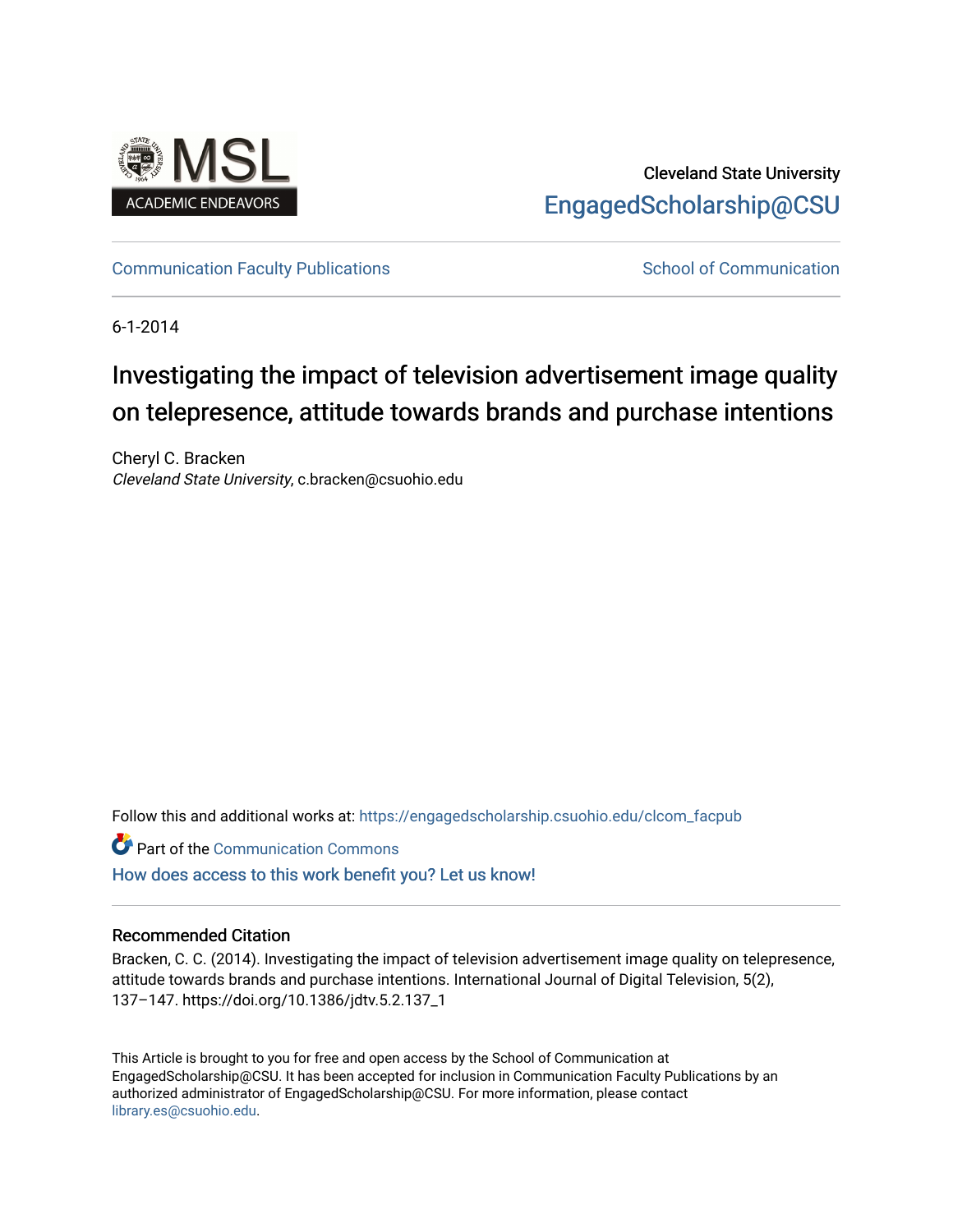**CHERYL CAMPANELLA BRACKEN**

# **Investigating the impact of television advertisement image quality on telepresence, attitude towards brands and purchase intentions**

#### **ABSTRACT**

*In* an experiment manipulating the *image quality* of *television ads,* 127 *participants watched television commercials in either high or low image quality. The participants rated each adfortheir attitude towards the ad and purchase intentions. Additionally, sensations of telepresence and transportation were assessed. The participants who viewed the ads in higher image quality reported more positive attitudes towards the brands, and higher levels oftelepresence. The implications are discussed.*

#### **INTRODUCTION**

Around the world, television broadcast has been converting from analogue to digital with higher image quality presentations. While most countries are now broadcasting in digital, not everyone is watching television content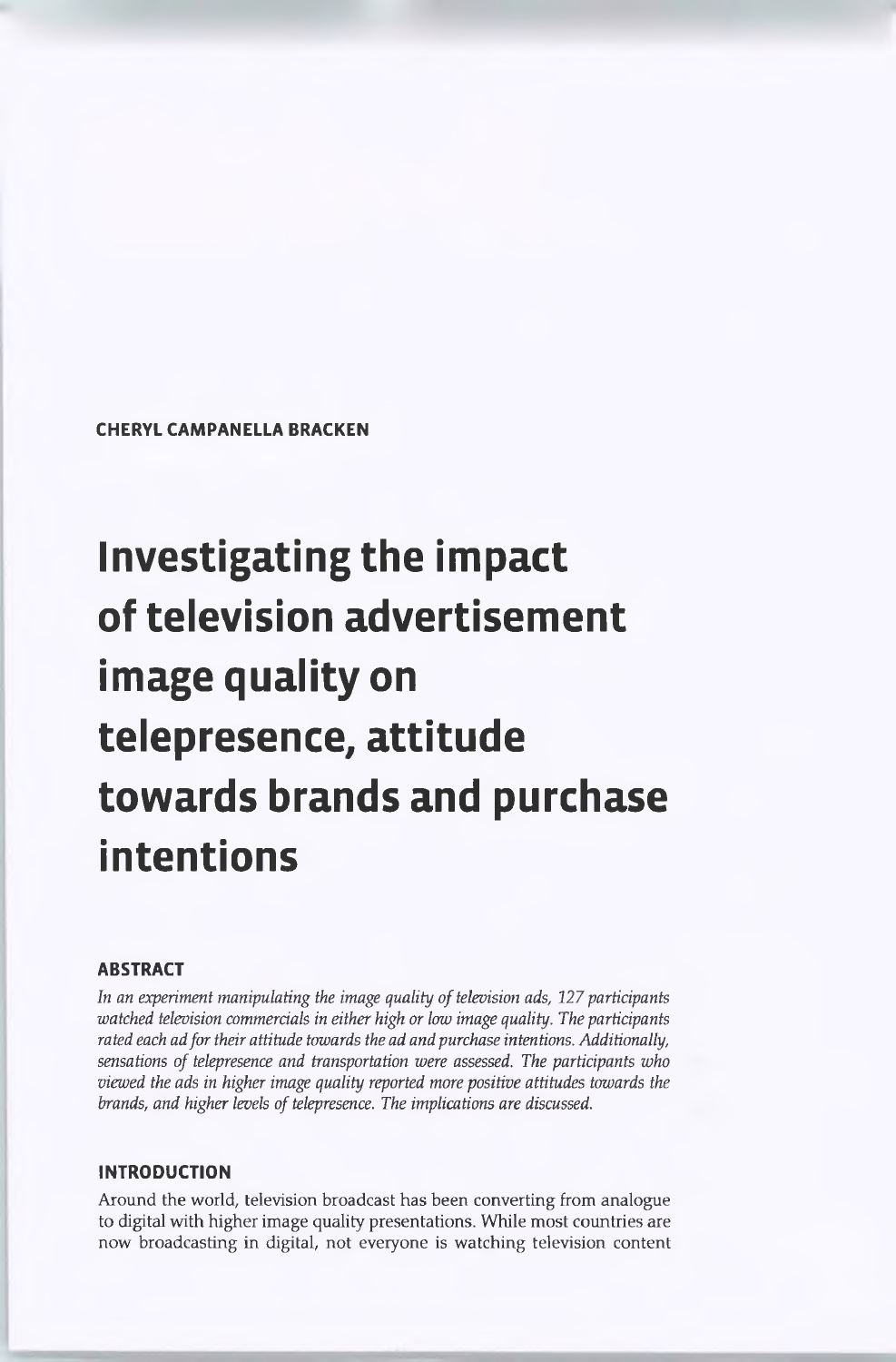in High Definition (HD). Audiences are watching the same content in differing image quality. This article investigates how viewing commercials in differing image quality may impact audience responses to the brands featured in the advertisement. In the current study, participants' sensations of telepresence, attitude towards the ad, and purchase intentions are assessed after viewing a series of television advertisements in either high or low image quality.

#### **TELEPRESENCE**

Telepresence is generally accepted as is 'the perceptual illusion of nonmediation' (Lombard and Ditton 1997, par. 2). Common perception is that the concept originated within the field of computer science and was intended to describe the phenomenon of tele-robotics in the 1980s. However, Cianci presents evidence that NHK was experimenting with television in the 1960s in an attempt to 'induce a sensation of reality' (2012: 14) a sensation at the heart of the concept of telepresence.

The concept of telepresence was introduced to the field of Communication by Steuer (1992). Even though telepresence has originated within virtual reality and other mediated environments, it has been established that television viewers also experience a sense of telepresence - viewers respond to objects and people on the screen as if they were real (Lombard et al. 2000). Early work by Ohgushi et al. (1993) identified that image quality could impact both physical and psychological factors (and specifically telepresence) in television viewers. Further links were found by Kim and Biocca (1997) and Lombard et al. (2000). Recent work on entertainment media (e.g., television, mobile media, video games, etc...) has led to telepresence being defined as a psychological state where the media technology becomes transparent allowing for media users to suspend the experience of mediation (Bracken et al. 2010; Pettey et al. 2010).

#### *Telepresence and entertainment media*

While the bulk of telepresence research has focused on the creation of and media users' responses to highly immersive environments (Bystrom et al. 1999; Mania and Chalmers 2001; Schubert et al. 2001; Slater et al. 2000), there are some researchers who have studied entertainment media. The use of media to induce telepresence-like experiences is not a new phenomenon. For a detailed discussion of telepresence and media history, see IJsselsteijn (2003).

Other entertainment media and telepresence researchers have found that television audiences have telepresence experiences (Lombard et al. 2000) and film-makers intentionally encourage audiences to 'stay in the film' (Marsh 2003; Neuendorf and Lieberman 2010). While, research on video games has shown telepresence is not only experienced by video game players (Bracken, Skalski, and Tamborini 2005; Lee 2005) but some researchers have argued telepresence should be considered a moderating variable in studying game play (Bracken and Skalski 2010). Taken together these findings demonstrate that telepresence is experienced by media users in less immersive (than virtual reality) popular media environments. This article further explores the possibilities of telepresence and television with particular attention to the impact of image quality. The following section will detail what is known to date about telepresence and entertainment media.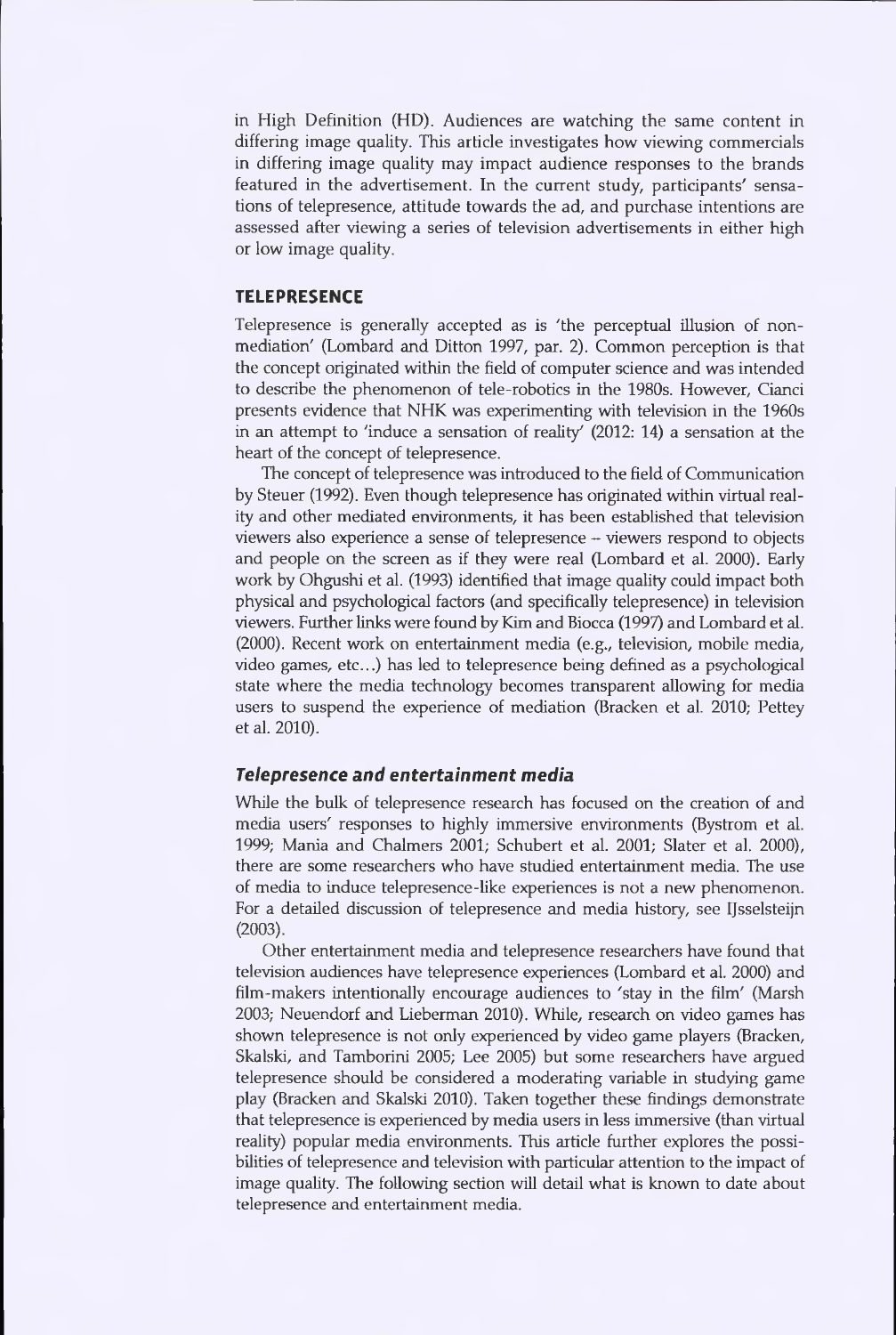#### *Encouraging telepresence in entertainment media*

Researchers in the area of entertainment and telepresence have identified variables likely to encourage telepresence sensations  $-$  these include both form and content variables. Form variables as known as structural features are elements of audio-visual presentations that include cuts, edits, camera movements, etc.... Two types of form variables were identified: producer controlled and user controlled (Lombard and Ditton 1997).

#### *Producer-controlled structural features*

**Sylvenica** 

Producer-controlled structural features are controlled by the producer of the content are aspects of the presentation that are determined prior to exhibition or distribution. Examples include pace, camera shots and cuts. There are fewer studies exploring this type of form variable and telepresence. However, the literature suggests that faster, quick cutting programmes decrease a media users' sense of telepresence (Bracken and Pettey 2007). Producer-controlled variables have been more widely studied with video games. Video games have also been found to evoke a sense of telepresence (Eastin et al. 2005).

Television commercials contain a wide variety of producer-controlled variables. There a significant body of research that demonstrates the audiences are impacted by changes in producer controller variables such as pace (Grabe et al. 2003; Lang et al. 2007; Wise et al. 2008). However, there has been little attention given to changes in user-controlled structural features which is the primary concern of the current study.

#### *User-controlled structural features*

Structural features that can be controlled by media users to adjust the presentation or delivery of the media experience are user-controlled variables. These variables include media technologies that can be purchased to enhance viewing experiences. Examples of user-controlled variables are screen size, surround sound and image quality. Findings related to user-controlled variables demonstrate that larger screen size (or field of view (FOV)) (Bracken and Atkin 2004; IJsselsteijn et al. 2001), improved quality of both the sound (Lessiter et al. 2001) and the image quality (Bracken 2005; Bracken and Botta 2010) increase the likelihood that the media user will experience a sense of telepresence. Similar findings were documented with increased image quality and video games (Bracken and Skalski 2009).

Based on previous research findings, the following hypotheses are posited:

Hl: Participants who watch higher image quality commercials will report higher levels of *telepresence* than participants who watch lower image quality television commercials.

#### *Telepresence and persuasion*

There are only a few studies exploring the impact of telepresence on persuasion (Grigorovici 2003; Kim and Biocca 1997; Li et al. 2002; Skalski and Tamborini 2005). An explanation for why telepresence should increase advertising effectiveness is offered by Lombard and Synder-Duch who state

One thing interactivity is thought to increase is the sense of 'presence/ and presence is thought to lead to a variety of effects which include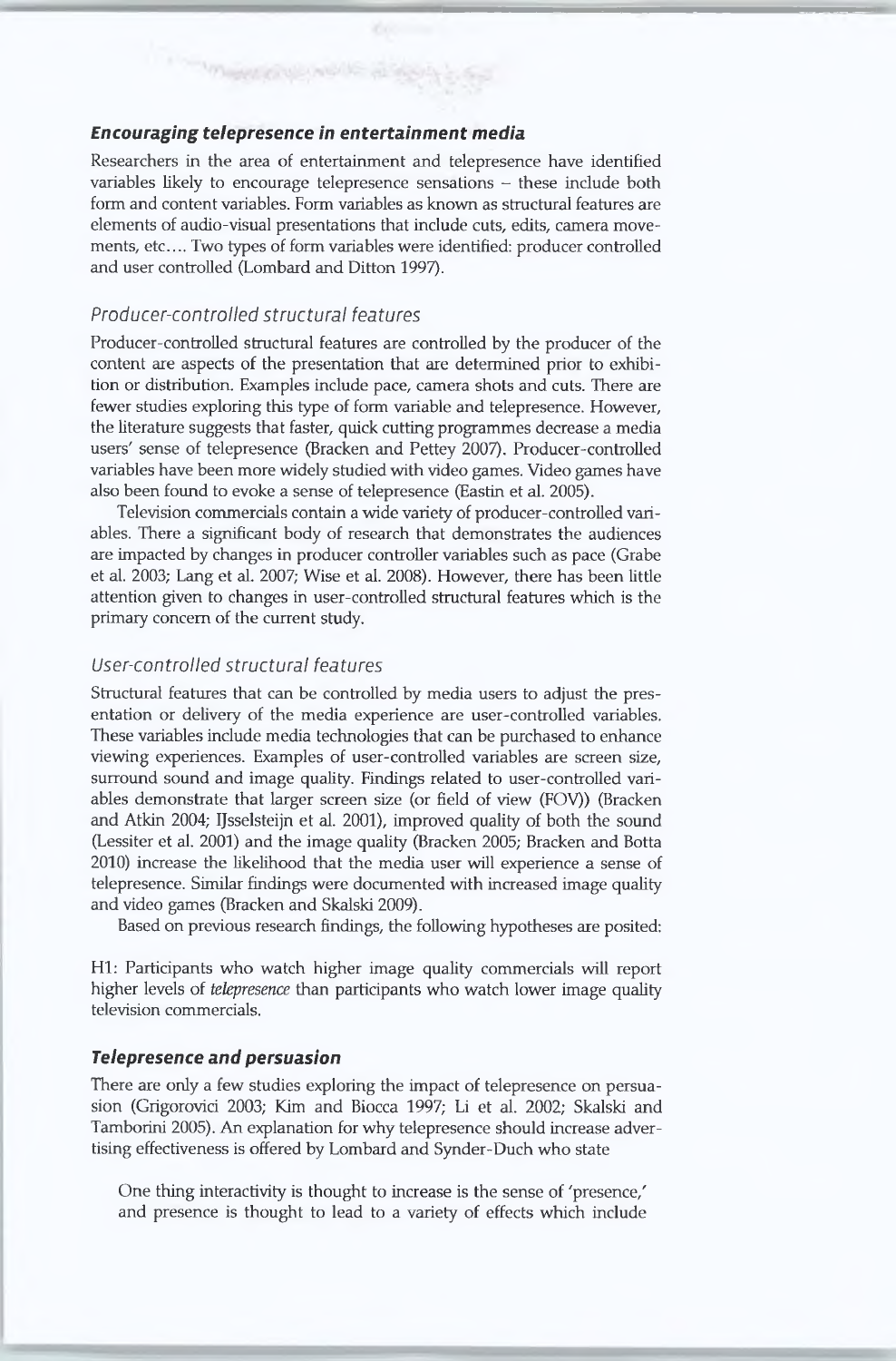enjoyment and persuasion, primary goals of advertising. Therefore presence, and research and theory concerning presence, may serve as a useful guide to understanding and marshaling the use of interactivity in advertising to maximum effect.

(2001, par. 18)

#### *Telepresence and purchase intentions*

Telepresence has been found to impact persuasion in less immersive environments. Specifically, Kim and Biocca (1997) found that higher sensations of spatial presence led to higher purchase intentions and consumer confidence. In a series of experiments exploring the role of presence on consumers' responses to 3D advertising, researchers (Li et al. 2002) found that telepresence influenced consumers' feeling of physical presence and engagement, and higher purchase intentions.

#### *Telepresence and attitude towards the brand*

The impact of telepresence on attitudes has not been widely studied. One study that examined sensations of telepresence and attitudes towards online advertising found that higher levels of telepresence lead to more positive attitudes towards both the brand and the ad overall (Hopkins et al. 2004). Thus, the following hypothesis is put forth:

The literature reviewed here suggests that media audiences that view higher image quality images are impacted by what they are viewing. Thus the following hypotheses are posited:

H2: Participants who watch higher image quality commercials will report more positive attitude towards the brands (in the commercials) than participants who watch the lower image quality commercials.

H3: Participants who watch higher image quality commercials will report more positive purchase intentions (of the brands in the commercials) than participants who watch the lower image quality commercials.

Additionally, to better understand the role of telepresence and its potential uses with persuasive messages the role of telepresence will be tested to see if it has any impact on attitudes towards the brands in the advertisements and purchase intentions.

RQ1: Do participants who reported higher levels of telepresence report more positive attitudes towards the brand?

RQ2: Do participants who reported higher levels of telepresence report higher purchase intentions.

#### **METHOD**

A total of 127 participants watched television advertisements either in higher image quality (HD  $-$  1080i lines) or lower image quality (SD  $-$  480i lines). The experimental design was between participant and half the participants watched television commercials in higher image quality  $(n=61)$  and the others watched lower image quality television commercials (*n*=67).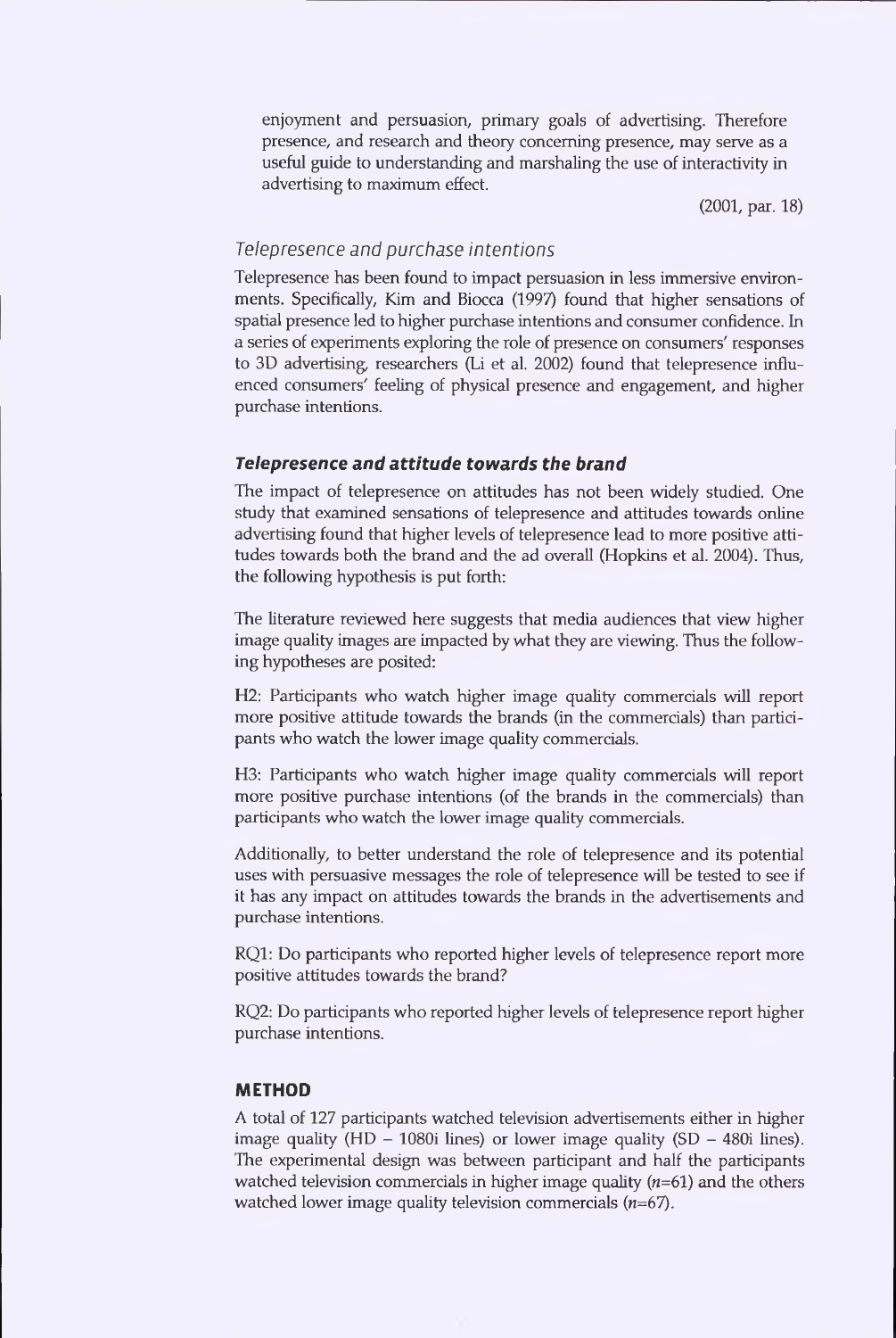#### *Participants*

The 127 participants who participated in the experiment were between 18 and 41 years old (M=20.25, SD=4.01). The vast majority were between the ages of 18 and 21. There were 65 females and 62 males. A total of 52% of the participants reported being Caucasian, 32% African American, 6.4% Hispanic, 4.8% Asian and 4.8% other.

#### *Stimulus*

All the participants watched three commercials. Each commercial was 30 seconds in length. The three commercials represented difference product types. The commercials were for Budweiser beer, Federal Express and Nextel mobile phones. All of these Brands were known to the participants and are products they will have encountered in their daily lives.

#### *Independent variables*

#### *Image Quality*

The image quality of the television commercials was manipulated with one group watching the commercials in higher image quality or  $HD(HD - 1080i)$  and the other group watching the commercials in lower image quality (SD - 480i).

#### *Dependent variables*

#### *Telepresence*

Since telepresence is a multi-dimensional concept, the current study includes two separate sub-dimension measures that are the most appropriate for low immersive media (Bracken and Skalski 2010).

#### *Immersion*

This dependent variable was measure using five items developed by Lombard et al. (2009). The participants were asked to respond to items enquiring about how engaged, immersed and involved they were in the commercials. Examples of the items included: 'To what extent did you feel mentally immersed?', 'How involving was the experience?' and 'How completely were your senses engages?'. The Chronbach's *a* was 0.89.

#### *Spatial presence*

This variable was measure using three items developed by Lombard, Ditton, and Weinstein (2009). This dimension of presence is sometimes called physical presence and examines how much a part of the action the participants felt. Examples included: 'How much did it seem as if the objects and people you saw/heard had come to the place you were?', and 'To what extent did you experience a sense of being there inside the environment you saw/heard?'. The Chronbach's *a* was 0.86

#### *Attitude towards the brand*

Attitude towards the brand name (Schmitt et al. 1994) was measured using a six-item, seven-point Semantic Differentials (l=Strongly Disagree to 7=Strongly agree) that summarized the respondents' feelings towards the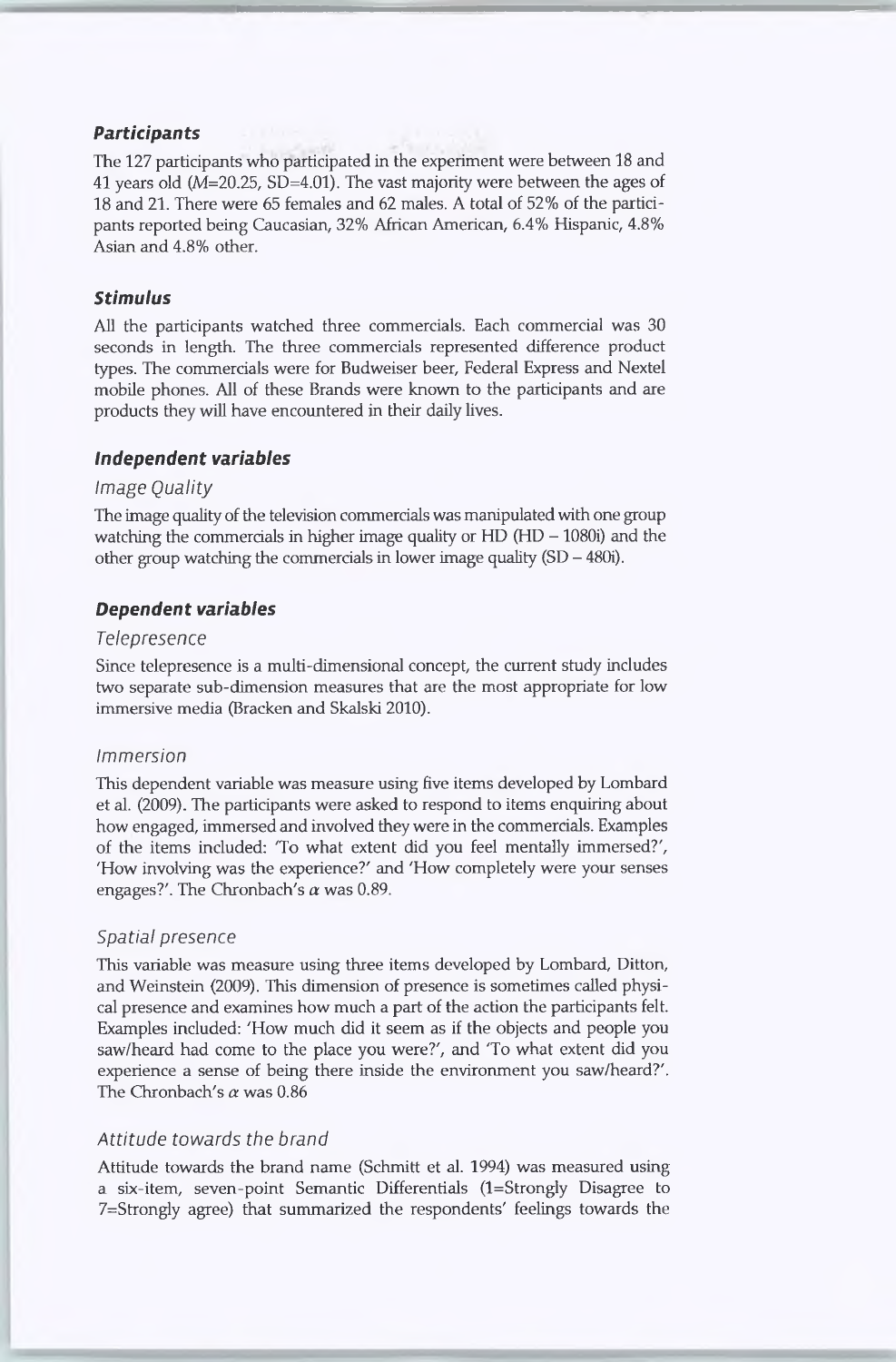brand names within the individual ads. Examples included 'Dislike/Like', 'Negative/Positive' and 'Bad/Good'. The Chronbach's  $\alpha$  was 0.96.

#### *Purchase intention*

Purchase Intention was measured using the purchase intentions scale (Ford and LaTour 1993). This scale included five items that measured purchase intention of participants using a seven-point Likert scale (1=Strongly agree to 7=Strongly disagree). Examples include: 'If a new product is introduced with ads that I find offensive, I might still buy it if it offers me benefits I find attractive' and 'If a new product or service which I use adopts an ad campaign which I find offensive, I'll discontinue using it'. The Chronbach's  $\alpha$  was 0.96.

#### *Procedure*

The participants assigned randomly to either to higher or lower image quality condition. The participants watched the commercials in a group setting on a large screen (162-inch or 411-centimetre screen measured diagonally). The order of the commercials was varied to control for order effects. Once they were seated, the researcher started the commercials. The experimenter instructed the participants to watch each commercial and then to answer the appropriate section of the pencil-and-paper questionnaire. The questionnaire included additional instructions for the participants to either continue on to the next page of to stop and wait for the next commercial to play. The entire experiment was completed in 25 minutes.

#### **ANALYSIS AND RESULTS**

All of the hypotheses and the research questions were analysed using t-Tests to compare the two different groups (e.g. high vs low image quality). The results are as follows:

Hypothesis 1 predicted that commercials viewed in higher image quality would result in higher sensations of telepresence. Hl was supported  $(t=-3.50, df=126, p=0.001)$  for immersion and for spatial presence  $(t=-3.45,$  $df = 126$ ,  $p=0.001$ ). Participants who viewed the higher image quality commercials reported higher levels of immersion (M=3.32; SD=1.10) than those who viewed the lower image quality commercials (M=2.59; SD=1.23). Likewise, participants who watched the higher image quality commercials reported more sensations of spatial presence  $(M=2.98, SD=1.150)$  than the participants who watched the lower image quality commercials ( $M=2.28$ , SD=1.13).

Participants who watched higher image quality commercials were predicted to report more positive attitudes towards the brand. This hypothesis (H2) was supported (*t*=3.47, df=126, p=0.001). Viewing the higher image quality commercials resulted in more positive attitudes (M=3.84, SD=1.19) than viewing the lower quality commercials (M=3.09, SD=1.27). However, Hypothesis 3 that predicted viewing higher image quality would lead to higher purchase intentions was not supported (*t*=-6.00, df=126, p=0.545).

In an attempt to better understand the role of telepresence in the process of persuasion, research questions were posed asking about the relationship between levels of telepresence experienced and audiences' attitudes and purchase intentions. Both dimensions of telepresence (immersion and spatial presence) were tested using *t*-Tests. Two groups were created to allow for the analyses to be conducted. Specifically, immersion was split into high and low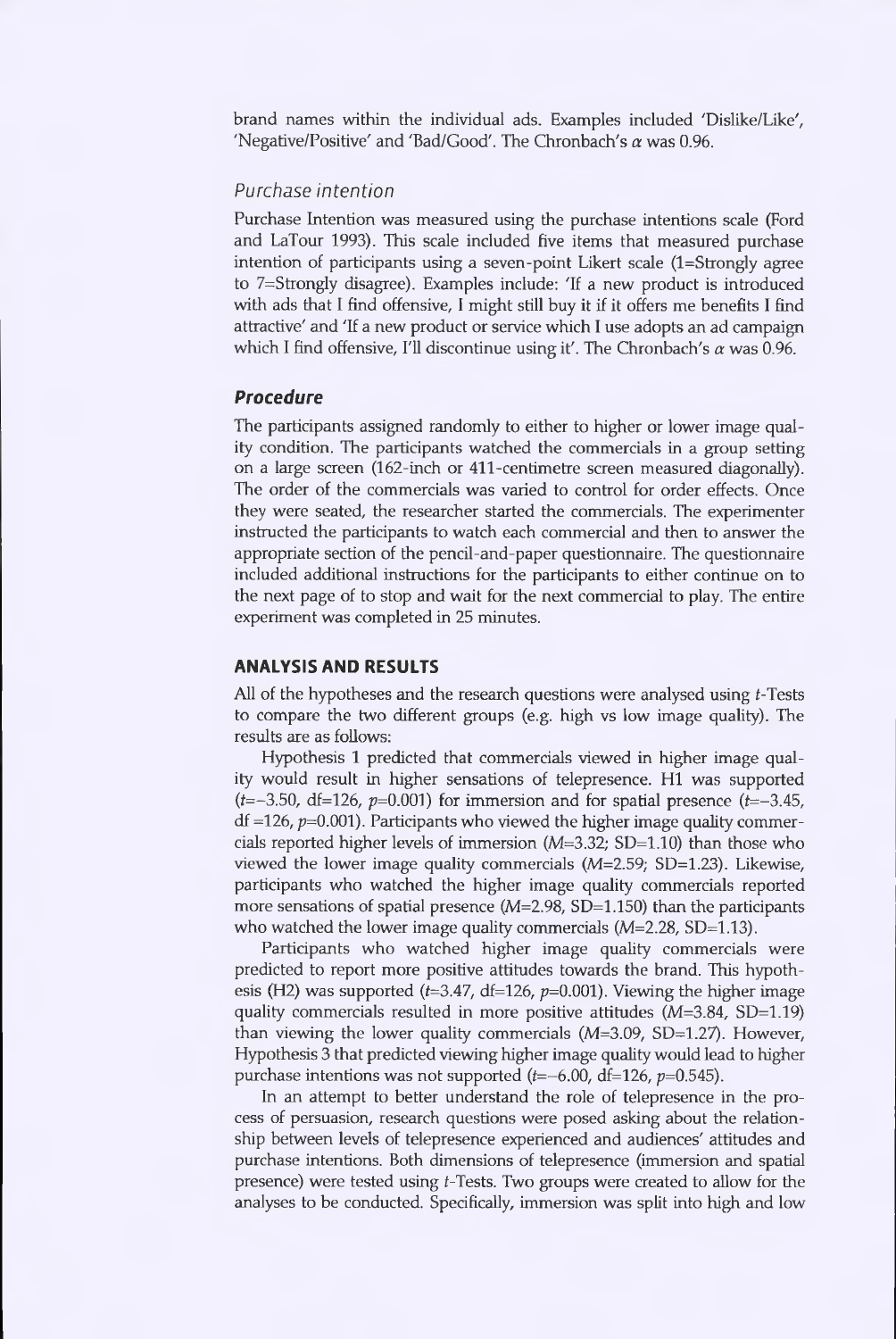groups using the mean. Similarly, two levels of spatial presence were created by splitting the participants into a high group and low group using a mean split.

Participants who reported higher levels of immersion reported significantly  $(t=5.02, df=126, p=0.001)$  more positive attitudes towards the brand  $(M=4.39,$ SD=1.00) than participants who reported lower levels of immersion (M=3.08, SD=1.03). Higher levels of immersion also resulted in significantly higher purchase intentions  $(t=-4.49, df=126, p=0.001)$  with participants who reported higher levels of immersion also reported higher purchase intention (M=3.64, SD=1.13) than those who reported lower levels of immersion (M=2.45, SD=0.89).

The results for the *t*-Test for spatial presence yielded similar results. Participants who reported higher levels of spatial presence reported significantly ( $t=-4.12$ ,  $df=126$ ,  $p=0.001$ ) more positive attitudes towards the brand  $(M=4.40, SD = 1.05)$  than participants who reported lower levels of spatial presence (M=3.29, SD=1.07). Additionally, higher reported levels of spatial presence led to significant differences in purchase intentions (*t*=-3.41, df=126,  $p=0.001$ ). Participants who reported higher levels of spatial presence also reported higher purchase intentions  $(M=3.62, SD=1.09)$  than participants who reported lower levels of spatial presence  $(M=2.68, SD=1.05)$ .

#### **DISCUSSION**

The overall results of this study demonstrate that higher image quality commercials are more potentially effective than lower image quality commercials. Specifically, the higher image quality commercials were reported to illicit stronger sensations of telepresence - both immersion and spatial presence. These findings are consistent with the predictions based on the telepresence literature and are consistent results reported by Bracken (2005) and Bracken and Botta (2010). However, the comparison of higher and lower image quality of television commercials had not been undertaken previously and the results suggest important outcomes that both practitioners and researchers should consider. For example, current technology allows users to select the image quality of streaming videos online. If the media audience member selects a lower image quality (for whatever reason) it may impact how positively they respond to message – regardless of the content of the message.

The current results also support prior research on telepresence and persuasionspecifically the attitudes towards the brand (Hopkins et al. 2004) and purchase intensions (Kim and Biocca 1997). The theoretical implications of this study include the use of telepresence as a concept that has potential for persuasion. This study also extends our knowledge telepresence responses to popular media. The results are significant because it is one of the shortest audio/visual exposures (30 seconds) demonstrated to elicit a sense of telepresence in audiences. Further, the results contribute to our knowledge about user-controlled structural features. In the past, image quality had been seen a structural feature that may influence enjoyment but not as playing a role on the creation of attitudes towards a product or brand or even more dramatic, the prediction of future behaviours.

The differences in reported attitudes towards the brand based only on exposure to either high or low image quality has far reaching implications. Advertisers may want to invest in the additional expense for advertisement in higher image quality for certain brands to ensure that audiences view their commercials in the higher image quality available to the media user. This, of course, it somewhat problematic and is influenced by a number of factors including whether or not the commercial is being watch via broadcast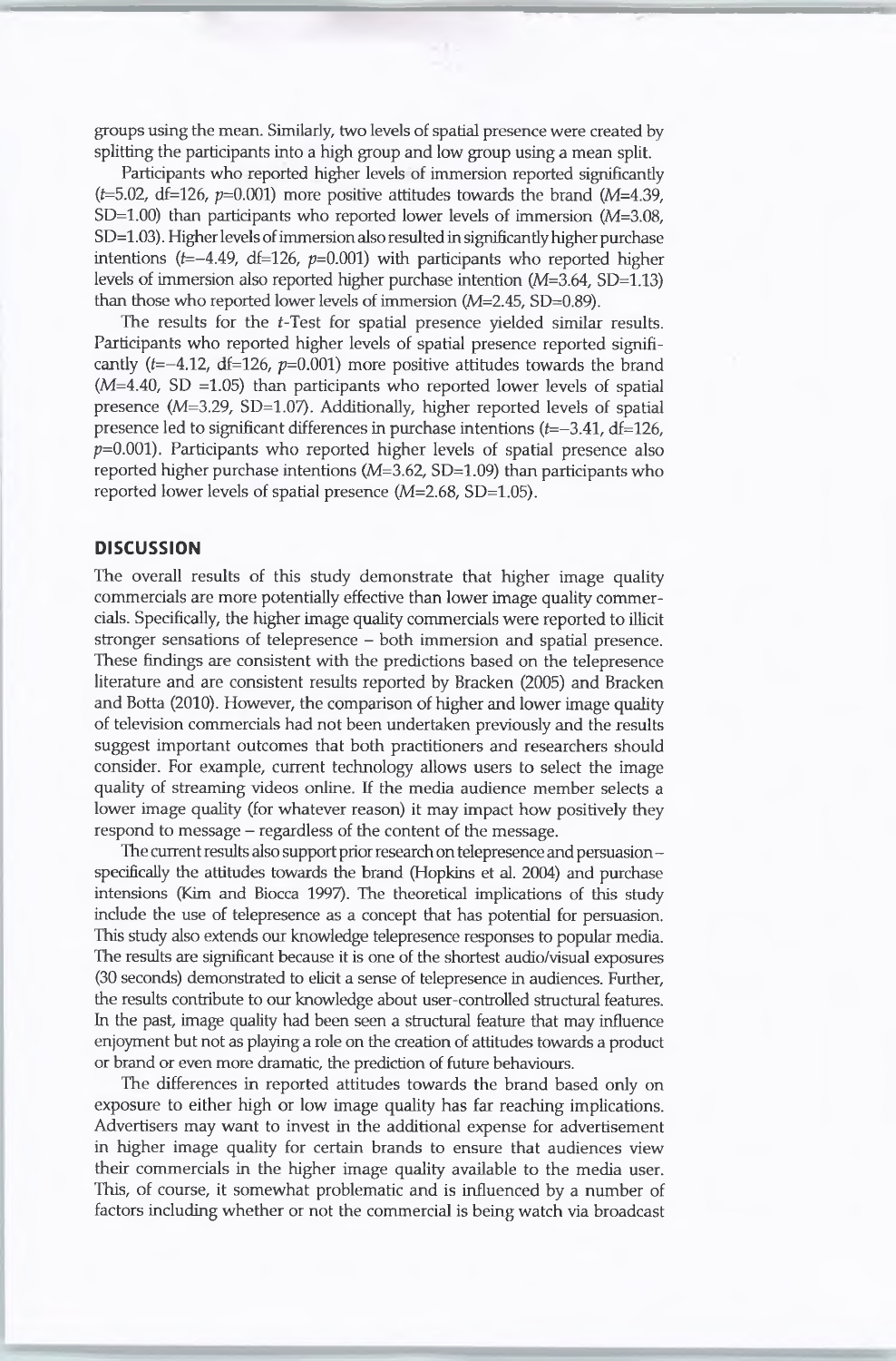or cable, or streamed over the Internet, which then is impacted by Internet speed and mobile phone data plans. Additionally, this result is consistent with an earlier study that found higher quality images lead to more positive evaluations of television content (Bracken 2006). Audiences seem to respond more positively to content aired in higher image quality. This result should be received positively by advertisers who have been looking for ways to reach television viewers.

These results demonstrated not only that image quality can impact audience attitudes but participants who viewed the television commercials in higher image quality also reported significantly higher levels of purchase intentions of the products seen in the commercials.

Hypothesis 3 that predicted a positive relationship between higher image quality and intended purchase intentions was not supported. Given the support found for the other hypotheses and significant findings for the other research questions, it is not clear why this is so. It may be that most that the range of product types- selected to appeal to this particular group  $-$  did not provide enough product or brand range to find differences. However, higher levels of both telepresence sub-dimensions (e.g. immersion and spatial presence) were found to increase the likelihood of purchasing and suggesting possible interactions between these independent variables.

#### *Limitations*

Like all studies, the current experiment has limitations. It should be noted that the participants were exposed to only three commercials. This is a relatively small number compared to the number of ad seen daily by media users. While the research attempted to provide a variety of brand types not all categories were represented. Additionally, the participants of the current study were mostly young adults who may report purchase intentions which in reality are limited by their income levels.

The current study also did not adhere to the screen size and preferred viewing distance prescribed by the International Telecommunication Union (2012). Specifically, the image viewed by the participants was presented on al62-inch or 411-centimetre screen measured diagonally and the FOV was ranged from a narrow FOV (14.8°) to a wide FOV (53.1°) (Collins 2011). The recommended FOV is more than 30°. The actual distance that participants sat from the screen ranged from 14 to 55 feet (4.26 to 16.76 metres). It should be noted that prior research on the impact of HD and presence found that presence can be impacted by a wider FOV (Bracken 2006).

#### *Future research*

The findings of the current study suggest several avenues of research for the future. With the increase of streaming video viewing over the Internet, one possibility is to compare audience responses to differing image quality of Internet-based content such as watching videos on YouTube where viewers can select the image quality.

Another area worth exploring is the possible interactions between image quality, telepresence and purchase intentions. Studies should be designed to with additional product categories to allow for a broader comparison. Other types of non-entertainment content should be tested. Perhaps viewing public service announcements (PSAs) in higher image qualities may result in more positive behavioural changes.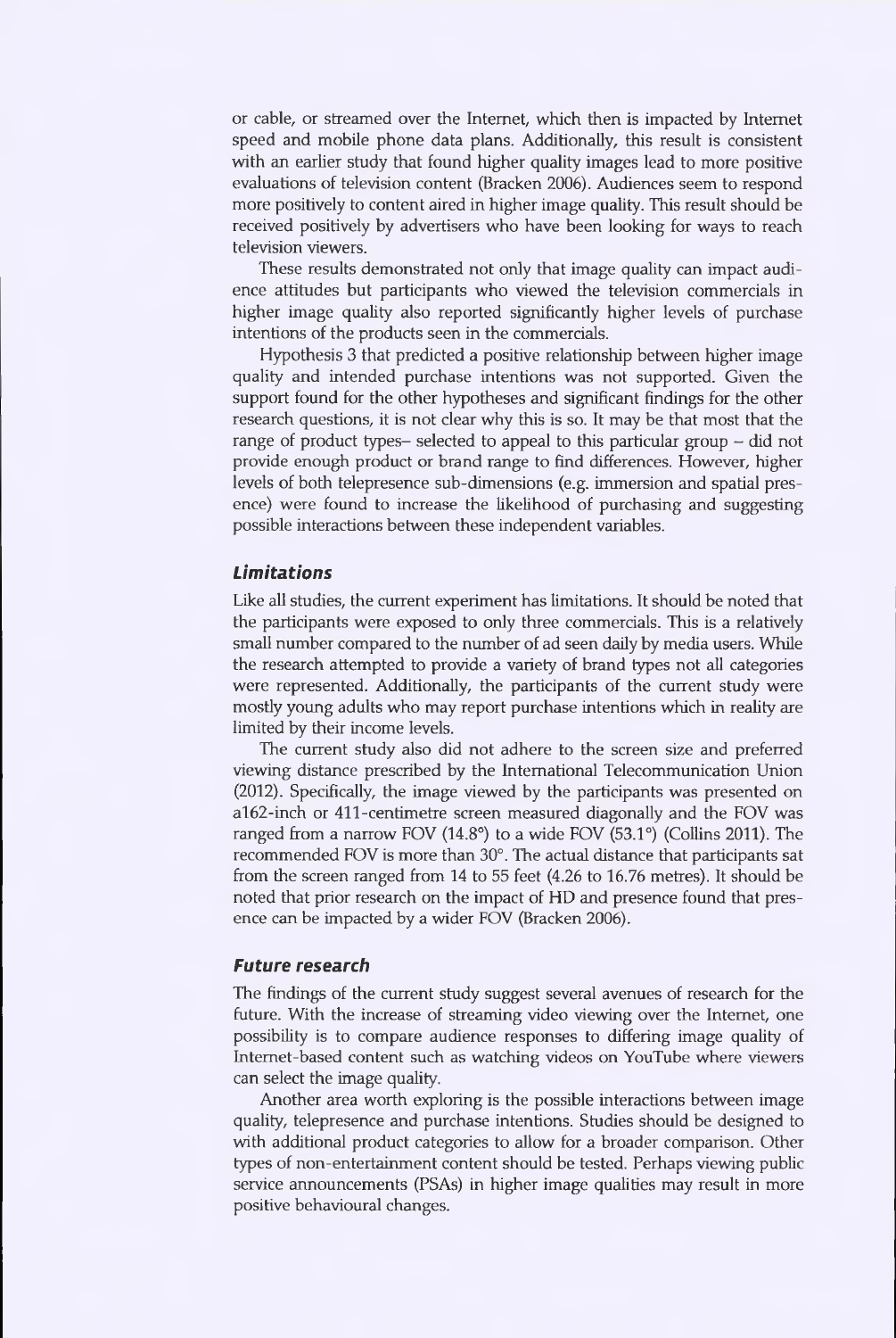Additional avenues of research include exploring the impact of varying screen sizes especially larger than the average  $(30'\times70'$  [9.1 $\times21$  metres]) to best benefit from the HD image quality.

In conclusion, image quality influences audiences' perceptions of television commercials. Higher image quality increased reported sensations of telepresence, attitudes towards the brand featured in the commercial and purchase intentions. The results of the current study contribute to both the telepresence and Advertising literatures by demonstrating the role of varying image quality.

#### **REFERENCES**

- Bracken, C. C. (2005), 'Presence and image quality: The case of High Definition television', *Media Psychology,* 7: 2, pp. 191-205.
- (2006), 'Perceived source credibility of local television news: The impact of television form and presence', *Journal ofBroadcasting & Electronic Media,* 50: 4, pp. 723-41.
- Bracken, C. C. and Atkin, D. (2004), 'How screen size affects perception of television: A survey of presence-evoking technology in our living rooms', *Visual Communication Quarterly,* 59: 4, pp. 23-28.
- Bracken, C. C. and Botta, R. (2010), 'Telepresence and television', in C. C. Bracken and P. D. Skalski (eds), *Immersed in Media: Telepresence and Everyday Life,* New York: Routledge, pp. 39-62.
- Bracken, C. C. and Pettey, G. (2007), 'It is REALLYa smaller (and smaller) world: Presence and small screens', *Proceedings of the Tenth Annual International Meeting* of the Presence Workshop, Barcelona, Spain: ISPR, pp. 283-290.
- Bracken, C. C. and Skalski, P. (2009), 'Presence and video games: The impact of image quality', *PsychNology,* 7:1, pp. 101-12.
- (2010), 'Telepresence in everyday life: An introduction', in C. C. Bracken and P. D. Skalski (eds), *Immersed in Media: Telepresence and Everyday Life,* New York: Routledge, pp. 3-8.
- Bracken, C. C., Pettey, G., Guha, T. and Rubenking, B. E. (2010), 'Sounding out small screens and telepresence: The impact of audio, screen size, and pace', *Journal of Media Psychology: Theories, Methods, and Applications, 22:* 3, pp. 125-37.
- Bystrom, K. E., Barfield, W. and Hendrix, C. (1999), 'A conceptual model of the sense of presence in virtual environments', *Presence: Teleoperators & Virtual Environments,* 8: 2, pp. 241-45.
- Cianci, P. J. (2012), *High Definition Television: The Creation, Development and Implementation ofHDTV Technology,* Jefferson, NC: McFarland.
- Collins, C. M. (2011), 'Viewing distance calculator', [http://www.myhomethea](http://www.myhomethea-ter.homestead.com/viewingdistancecalculator.html)[ter.homestead.com/viewingdistancecalculator.html](http://www.myhomethea-ter.homestead.com/viewingdistancecalculator.html). Accessed 8 June 2014.
- Eastin, M. S., Griffiths, R. and Lerch, J. (2005, May), 'Beyond shooter games: How game environment, game type, and competitor influence presence, arousal and aggression', paper presented to the Communication & Technology Division of the Annual International Communication Association, New York.
- Ford, J. B. and LaTour, M. S. (1993), 'Differing reactions to female role portrayals in advertising', *Journal of Advertising Research*, 33: 5, pp. 43-52.
- Gerrig, R. J. (1993), *Experiencing Narrative Worlds,* New Haven, CT: Yale University Press.
- Grabe, M., Lang, A. and Xiaoquan, Z. (2003), 'News content and form', *Communication Research,* 30: 4, pp. 387-413.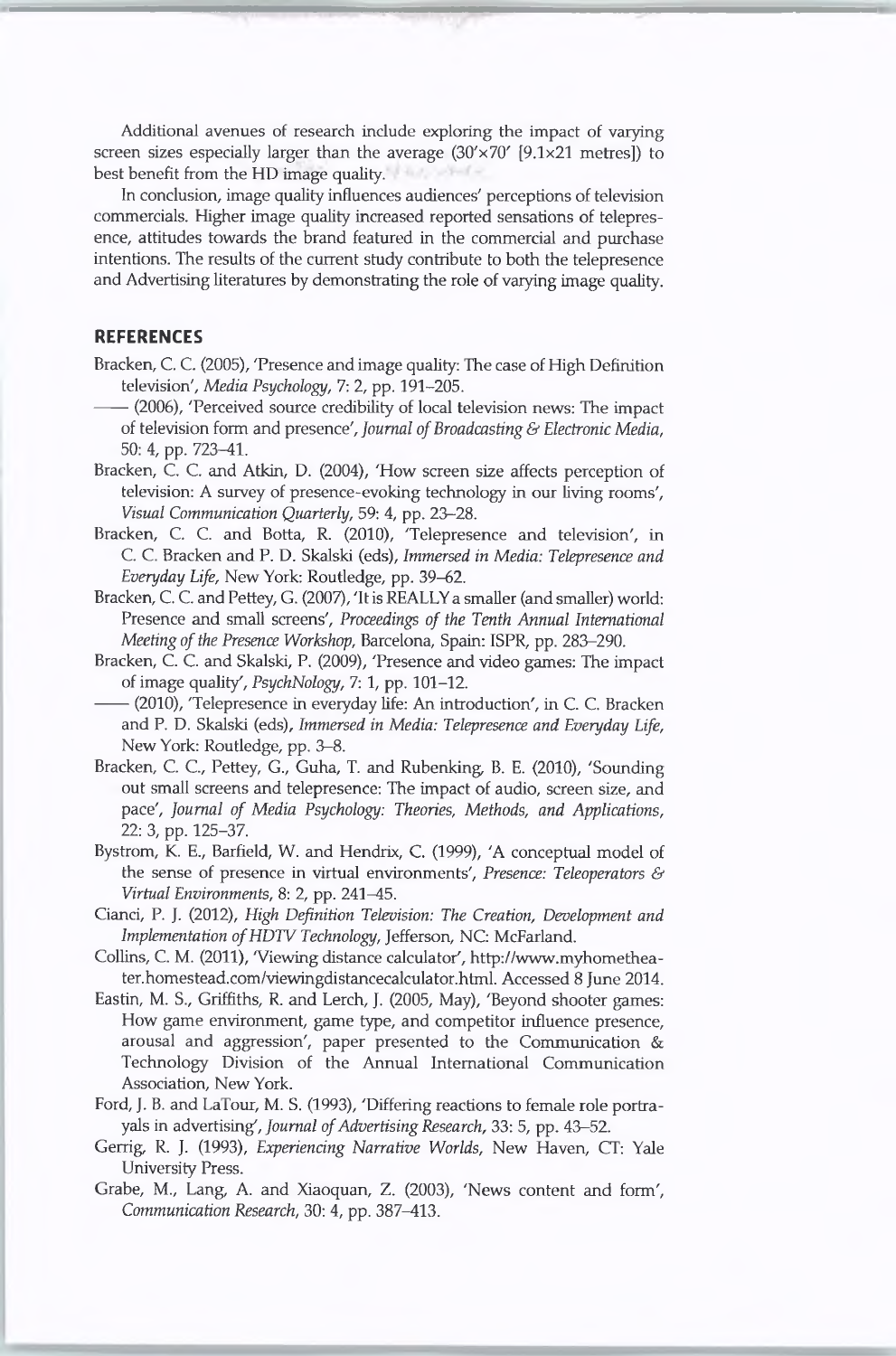- Grigorovici, D. (2003), 'Persuasive effects of presence in immersive virtual environments', in G. Riva, F. Davide and W. IJsselsteijn (eds), *Being There: Concepts, Effects, and Measurement of Presence in Synthetic Environments,* Amsterdam: Ios Press, pp. 192-207.
- Hopkins, C. D., Raymond, M. A. and Mitra, A. A. (2004), 'Consumer responses to perceived telepresence in the online advertising environment: The moderating role of involvement', *Marketing Theory,* 4:1-2, pp. 137-62.
- IJsselsteijn, W. (2003). 'Presence in the past: What can we learn from media history?', in G. Riva, F. Davide and W. IJsselsteijn (eds), *Being There: Concepts, Effects, and Measurement of Presence in Synthetic Environments,* Amsterdam: Ios Press, pp. 18-40.
- IJsselsteijn, W., de Ridder, H., Freeman, J., Avons, S. E. and Bouwhuis, D. (2001), 'Effects of stereoscopic presentation, image motion, and screen size on subjective and objective corroborative measures of presence', *Presence: Teleoperators & Virtual Environments,* 10: 3, pp. 298-312.
- International Telecommunication Union (2012), *Recommendation ITU-R BT.500-13 Methodology for the Subjective Assessment of the Quality of Television Pictures* (Electronic Publication), Geneva, Switzerland: ITU.
- Kim, T. and Biocca, F. (1997), 'Telepresence via television: Two dimensions of telepresence may have different connections to memory and persuasion', *Journal of Computer-Mediated Communication,* 3: 2.Retrieved on July 7,2014 from http://onlinelibrary.wiley.com/enhanced/doi/10.1111/j.1083-[6101.1997.tb00073.x/](http://onlinelibrary.wiley.eom/enhanced/doi/10.llll/j.1083-6101.1997.tb00073.x/)
- Lang, A., Park, B., Sanders-Jackson, A. N., Wilson, B. D. and Zheng, W. (2007), 'Cognition and emotion in TV message processing: How valence, arousing content, structural complexity, and information density affect the availability of cognitive resources', *Media Psychology,* 10: 3, pp. 317-38.
- Lee, K. M. (2005, May), 'Presence as a mediator for psychological effects of computer games', paper presented to the Communication & Technology Division of the Annual International Communication Association, New York.
- Lessiter, J., Freeman, J. and Davidoff, J. (2001. May), 'Really hear? The effects of audio quality on presence', paper presented to the PRESENCE 2001: The *Fourth Annual Workshop on Presence,* Philadelphia, PA.
- Li, H., Daugherty, T. and Biocca, F. (2002), 'Impact of 3-D advertising on product knowledge, brand attitude, and purchase intention: The mediating role of presence', *Journal of Advertising*, 31: 3, pp. 43-57.
- Lombard, M. and Ditton, T. B. (1997), 'At the heart of it all: The concept of presence', *Journal ofComputer-Mediated Communication,* 13: 3.Retrieved on July 7, 2014 from http://onlinelibrary.wiley.com/enhanced/doi/10.1111/ j.1083-6101.1997.tb00072.x/
- Lombard, M. and Snyder-Duch, J. (2001), 'Interactive advertising and presence: A framework', *Journal of Interactive Advertising*, 1: 2, 56–65.
- Lombard, M., Ditton, T. B. and Weinstein, L. (2009, November). 'Measuring (tele)presence: The temple presence inventory', presented at the PRESENCE 2009: The *Twelfth International Workshop on Presence,* Los Angeles, California, USA.
- Lombard, M., Reich, R. D., Grabe, M. E., Bracken, C. C. and Ditton, T. B. (2000), 'Presence and television: The role of screen size', *Human Communication Research,* 26:1, pp. 75-98.
- Mania, K. and Chalmers, A. (2001), 'The effects of levels of immersion on memory and presence in virtual environments: A reality centered approach', *CyberPsychology & Behavior,* 4: 2, pp. 247-65.